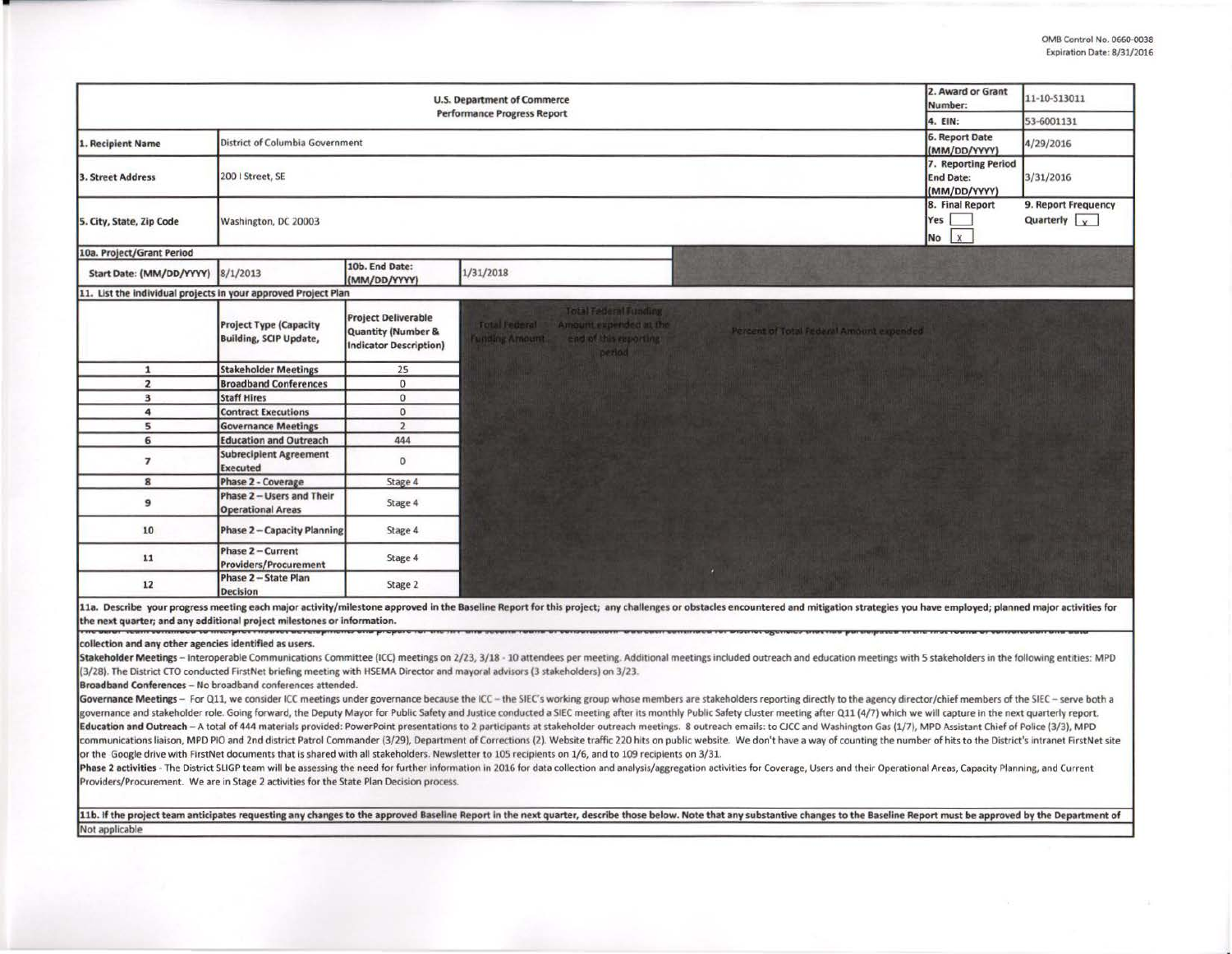## 11c. Provide any other information that would be useful to NTIA as it assesses this project's progress.

between FirstNet and public safety applications and a smart city infrastructure.

The SLIGP team conducted the 2016 Consultation Kickoff/Planning Meeting g with FirstNet Region III Representative and her team (2/4).

Members of the SUGP team attended the FirstNet SPOC Webinar 3/1L We conducted our quarterly call with NTIA grant offiaal Yuki Myamoto on 2/23.

Region III call - engagement with FirstNet (1/25), Webinar FirstNet network monitoring (1/15), FirstNet RFP Webinar (2/12), SPOC webinar (2/26).

The SUGP team provided questions to First Net on its RFP (2/25)

The SPOCengaged with FirstNet for its environmental document (PEIS) and planned public meeting - proposed they use a meeting space at District Government building (200 I Street, SE).

11d. Describe any success stories or best practices you have identified. Please be as specific as possible.

The District's Homeland Security and Emergency Management Agency through the SWIC is planning a summit later this spring or early summer with federal and regional stakeholders regarding public safety communications in the Capital Region and the SLIGP team is working with the SWIC to participate in the area of FirstNet related discussion. We think this will be an opportunity to get a better understanding of the unique communications relation federal, and regional public safety, to explore the potential for an Special Temporary Authorization for band 14 spectrum use for the Presidential Inauguration, and to identify potential requirements areas that may have be overlooked. If the results of this interaction provide new information that may impact RAN design in the District or states, we will consider providing that information to First Net in their second round of data collection.

12. Personnel

12a. If the project is not fully staffed, describe how any lack of staffing may impact the project's time line and when the project will be fully staffed.

| 12b. Staffing Table                                                                                                                   |                                                                                                |  |                                                                              |                      |                                      |                   |                 |                                         |                                          |
|---------------------------------------------------------------------------------------------------------------------------------------|------------------------------------------------------------------------------------------------|--|------------------------------------------------------------------------------|----------------------|--------------------------------------|-------------------|-----------------|-----------------------------------------|------------------------------------------|
| <b>Job Title</b>                                                                                                                      | FTE%                                                                                           |  | <b>Project (s) Assigned</b>                                                  |                      |                                      |                   |                 | Change                                  |                                          |
| <b>Project Manager</b>                                                                                                                | 10                                                                                             |  | Provide management of all espects of project                                 |                      |                                      |                   |                 | No change                               |                                          |
| Outreach Manager/Project<br>Coordinator                                                                                               | 12                                                                                             |  | Provide management and coordination of all outreach activities               |                      |                                      |                   |                 | No change                               |                                          |
| Legal/Regulatory Analyst                                                                                                              | 10                                                                                             |  | Provide technical oversight, support, and management of all SLIGP activities |                      |                                      |                   |                 |                                         | No change                                |
|                                                                                                                                       |                                                                                                |  |                                                                              |                      |                                      |                   |                 |                                         |                                          |
| 13. Subcontracts (Vendors and/or Subrecipients)                                                                                       |                                                                                                |  |                                                                              |                      |                                      |                   |                 |                                         |                                          |
| 13a. Subcontracts Table - Include all subcontractors. The totals from this table must equal the "Subcontracts Total" in Question 14f. |                                                                                                |  |                                                                              |                      |                                      |                   |                 |                                         |                                          |
| Name                                                                                                                                  | <b>Subcontract Purpose</b>                                                                     |  | Type<br>(Vendor/Subrec.)                                                     | RFP/RFQ Issued (Y/N) | Contract<br><b>Executed</b><br>(Y/N) | <b>Start Date</b> | <b>End Date</b> | <b>Total Federal Funds</b><br>Allocated | <b>Total Matching Funds</b><br>Allocated |
| CTC/Triage                                                                                                                            | <b>Technical Subject Matter Experts</b>                                                        |  | Vendor                                                                       | N                    | Y                                    | 8/1/2013          | 1/31/2018       | \$341,035.00                            | \$131,943.00                             |
| CTC                                                                                                                                   | <b>Policy Governance/Planning</b>                                                              |  | Vendor                                                                       | N                    | Y                                    | 8/1/2013          | 1/31/2018       | \$91,101.00                             | \$16,499.00                              |
| CTC/Triage                                                                                                                            | <b>Education and Outreach Support</b><br><b>Data Collection Support</b><br>Conference planning |  | Vendor                                                                       | N                    | v                                    | 8/1/2013          | 1/31/2018       | \$4,018.00                              | \$5,927.00                               |
|                                                                                                                                       |                                                                                                |  |                                                                              |                      |                                      |                   |                 |                                         |                                          |
| 13b. Describe any challenges encountered with vendors and/or subrecipients.                                                           |                                                                                                |  |                                                                              |                      |                                      |                   |                 |                                         |                                          |
|                                                                                                                                       |                                                                                                |  |                                                                              |                      |                                      |                   |                 |                                         |                                          |